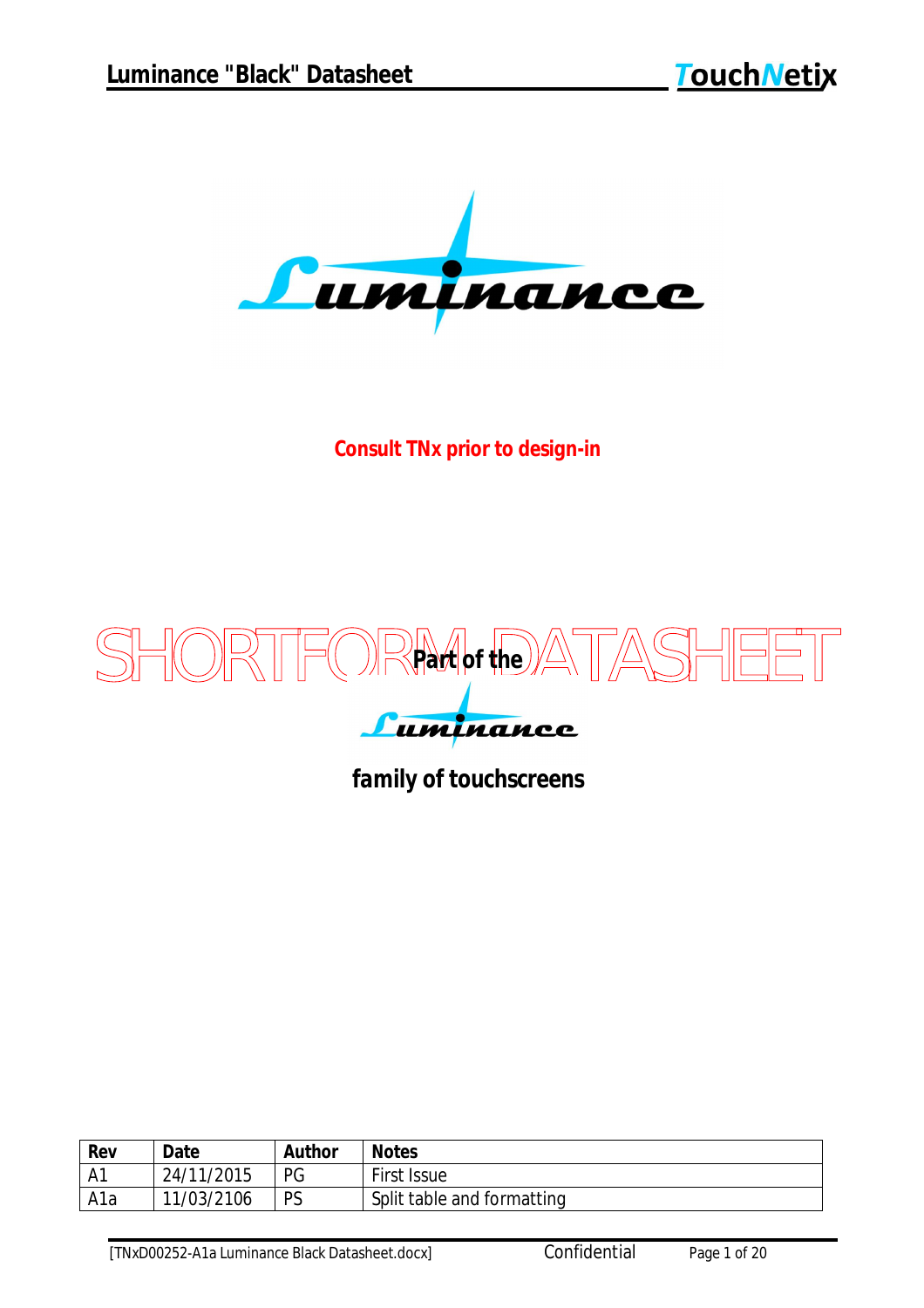#### **Contents**

| 1              |               |                                                                                                                                                                                                                                                                                      |  |
|----------------|---------------|--------------------------------------------------------------------------------------------------------------------------------------------------------------------------------------------------------------------------------------------------------------------------------------|--|
| $\overline{2}$ |               |                                                                                                                                                                                                                                                                                      |  |
|                | 2.1           |                                                                                                                                                                                                                                                                                      |  |
|                | 2.2           |                                                                                                                                                                                                                                                                                      |  |
|                | 2.2.1         |                                                                                                                                                                                                                                                                                      |  |
|                | 2.2.2         |                                                                                                                                                                                                                                                                                      |  |
| $\mathfrak{Z}$ |               |                                                                                                                                                                                                                                                                                      |  |
|                | 3.1           |                                                                                                                                                                                                                                                                                      |  |
|                | 3.2           |                                                                                                                                                                                                                                                                                      |  |
|                | 3.3           |                                                                                                                                                                                                                                                                                      |  |
|                | 3.4           |                                                                                                                                                                                                                                                                                      |  |
|                | 3.5           |                                                                                                                                                                                                                                                                                      |  |
| $\overline{4}$ |               |                                                                                                                                                                                                                                                                                      |  |
|                | 4.1           |                                                                                                                                                                                                                                                                                      |  |
|                | 4.1.1         |                                                                                                                                                                                                                                                                                      |  |
|                | 4.1.2         |                                                                                                                                                                                                                                                                                      |  |
|                | 4.2           |                                                                                                                                                                                                                                                                                      |  |
|                | 4.3           |                                                                                                                                                                                                                                                                                      |  |
|                | 4.4           |                                                                                                                                                                                                                                                                                      |  |
|                | 4.5           |                                                                                                                                                                                                                                                                                      |  |
|                | 4.5.1         |                                                                                                                                                                                                                                                                                      |  |
|                | 4.5.2         | <b>DECE DRA</b> DATA SHEET 13<br>$\mathbb{P} \mathbb{Q}$ .                                                                                                                                                                                                                           |  |
|                | $\mathcal{A}$ | EMC                                                                                                                                                                                                                                                                                  |  |
|                | 4.6.1         | $\sim$ 14 $\sim$ 10 $\sim$ 14 $\sim$ 14 $\sim$ 14 $\sim$ 14 $\sim$ 14 $\sim$ 14 $\sim$ 14 $\sim$ 14 $\sim$ 14 $\sim$ 14 $\sim$ 15 $\sim$ 14 $\sim$ 15 $\sim$ 15 $\sim$ 15 $\sim$ 16 $\sim$ 16 $\sim$ 16 $\sim$ 16 $\sim$ 16 $\sim$ 16 $\sim$ 16 $\sim$ 16 $\sim$ 16 $\sim$ 16 $\sim$ |  |
|                | 4.6.2         |                                                                                                                                                                                                                                                                                      |  |
|                | 4.6.3         |                                                                                                                                                                                                                                                                                      |  |
|                | 4.6.4         |                                                                                                                                                                                                                                                                                      |  |
| 5              |               |                                                                                                                                                                                                                                                                                      |  |
| 6              |               |                                                                                                                                                                                                                                                                                      |  |
|                | 6.1           |                                                                                                                                                                                                                                                                                      |  |
|                | 6.2           |                                                                                                                                                                                                                                                                                      |  |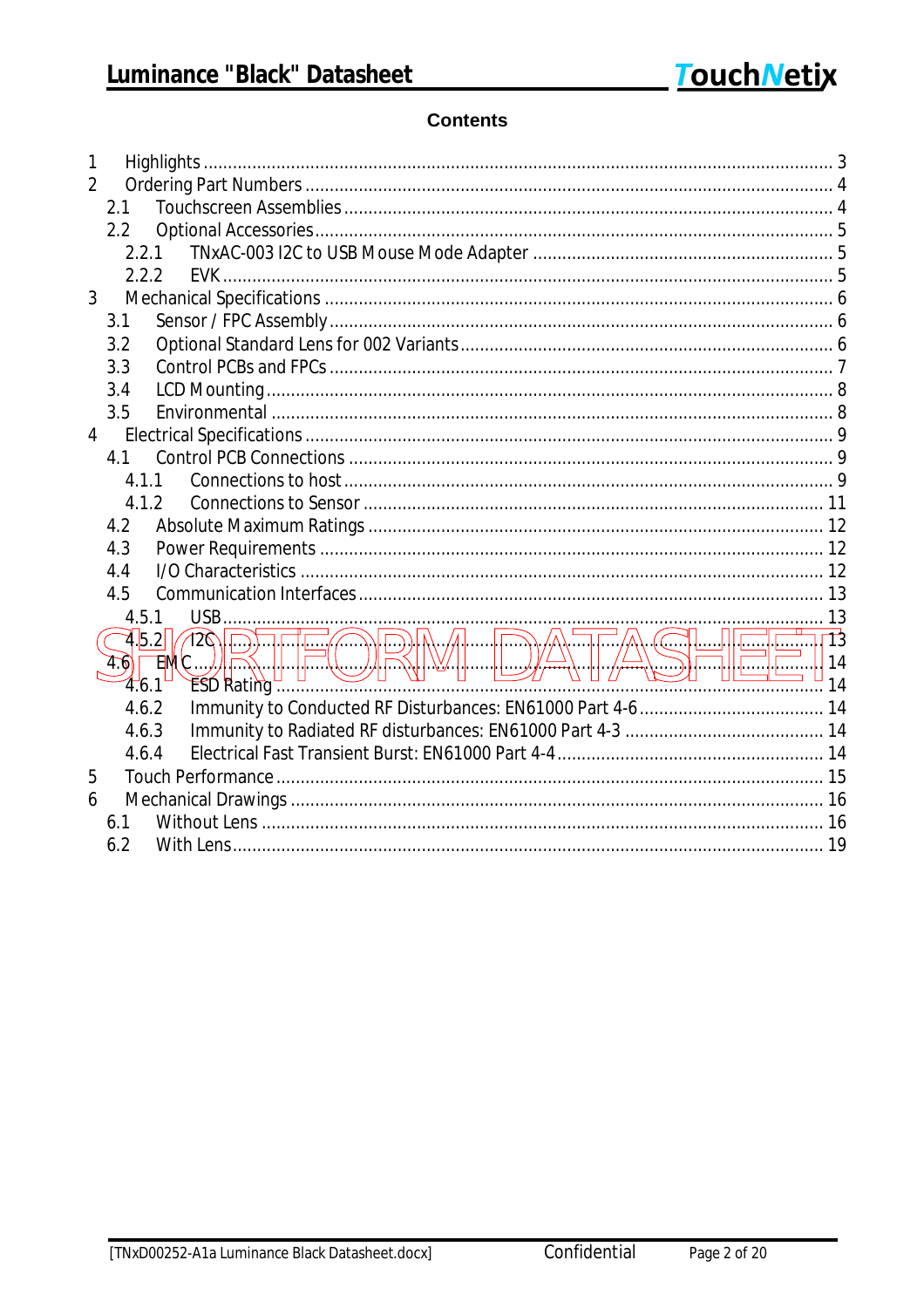# **1 Highlights**

The Luminance family of multi-touch capacitive touch sensors and assemblies includes numerous models that have the following features:

- *12-bit XY full-multi-touch reporting.*
- *Supports self and mutual capacitance measurements for best performance with glove, stylus and moisture*
- *Reporting rate typically 80 to 100Hz depending on configuration.*
- *Suitable for lens thicknesses up to 4mm glass.*  $+$
- *Robust sensor design allows operation with a wide range of displays.*
- *Industry leading conducted and radiated immunity performance.*  $+$
- *Narrow edge margins, near invisible ITO pattern.*
- *Range of Control PCBs to cover all screen sizes and interface requirements.*
- *Host connection via low cost 10 way 1mm pitch ZIF FFC or USB mini-B connector.*
- *I2C and USB communication interfaces with auto switch-over (link free)<sup>1</sup> .*
- *Supported by TouchNetix' proprietary TNxTouchHub tuning software for Windows™*
- *Optional adapter to allow "mouse mode" support in legacy OS and embedded versions of Windows™*
- $+$ *3D CAD STEP file available on request.*

 $\triangle\$  $\Box$ *Bare sensor supplied as 0.7mm thick glass substrate with bonded FPC. Optional bonding to "standard" glass cover lens<sup>2</sup> .*

 $\ddot{\phantom{0}}$ <sup>1</sup> 2952 controller PCB only.

<sup>&</sup>lt;sup>2</sup> Options for customisable cover lens subject to MOQ.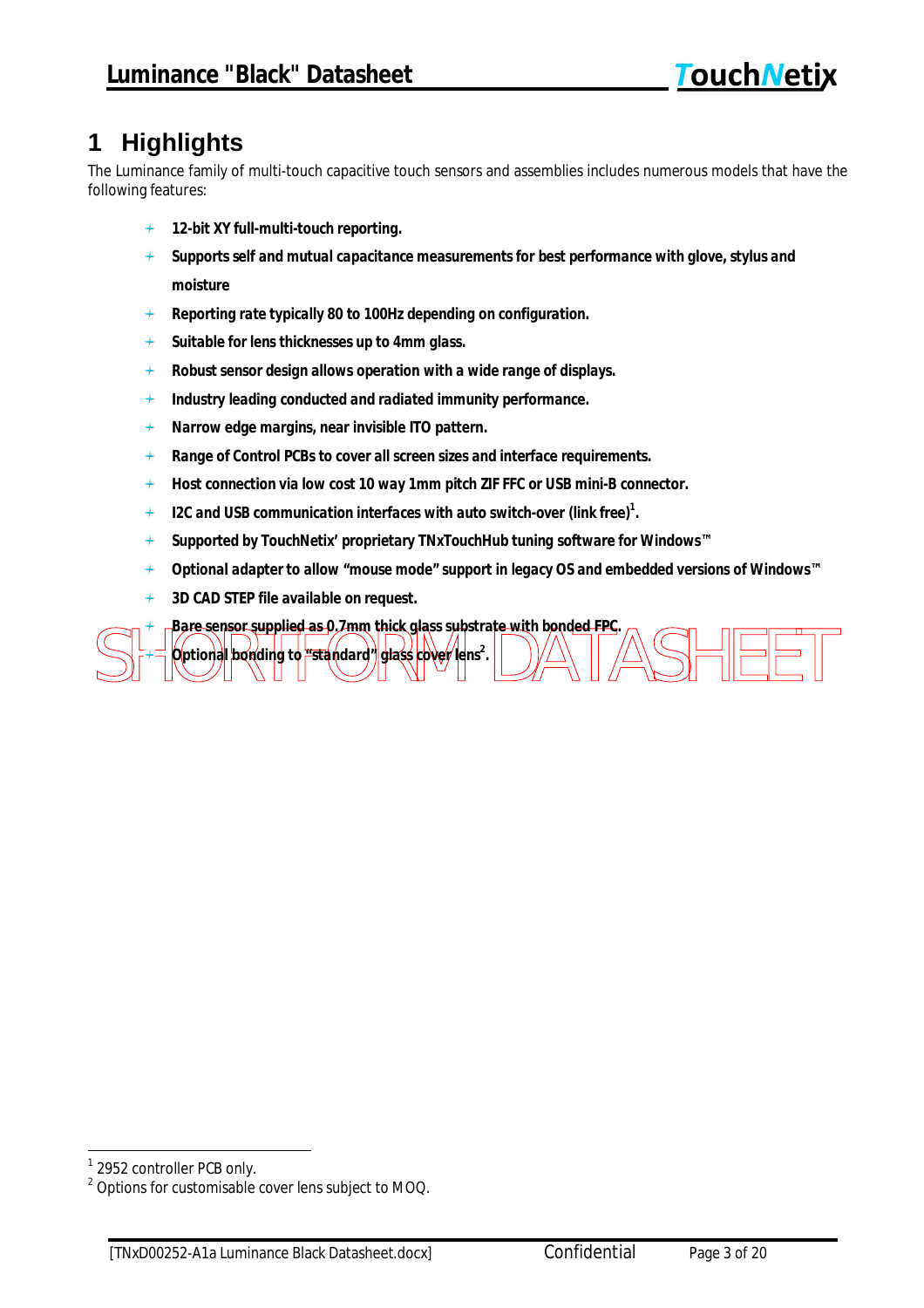# **2 Ordering Part Numbers**

## *Touchscreen Assemblies<sup>3</sup>* **2.1**

Consult TNx for non-listed sizes or for custom lens requirements.

|                                | Diagonal    | <b>Comms</b>  | <b>Display</b><br>Aspect<br>Ratio | <b>Orientation</b> | <b>LCD display AA size</b> |                   | <b>Sensor Size</b>         |                             | <b>Part Number</b>              |                            |  |  |
|--------------------------------|-------------|---------------|-----------------------------------|--------------------|----------------------------|-------------------|----------------------------|-----------------------------|---------------------------------|----------------------------|--|--|
| <b>TNx CodeName</b><br>(Black) |             |               |                                   |                    | <b>LONG AXIS</b>           | <b>SHORT AXIS</b> | <b>LONG</b><br><b>AXIS</b> | <b>SHORT</b><br><b>AXIS</b> | Sensor only (No Lens)           | <b>Sensor with Lens</b>    |  |  |
| Elli                           | $3.5$ inch  | 12C           | 4:3                               | Landscape          | 71.120                     | 53.340            | 78.75                      | 64.00                       | TNxLMB-035A-A8-AC-001rr         | TNxLMB-035A-A8-AC-002rr    |  |  |
| Esus                           | $4.3$ inch  | 12C           | 15:9                              | Portrait           | 93.600                     | 56.200            | 104.10                     | 67.00                       | TNxLMB-043E-A8-AC-001rr         | TNxLMB-043E-A8-AC-002rr    |  |  |
| Orim                           | $7.0$ inch  | 12C           | 15:9 & 16:9                       | Portrait           | 154.96 (max)               | 91.44 (max)       | 170.00                     | 104.00                      | TNxLMB-070E-A8-AC-001rr         | TNxLMB-070E-A8-AC-002rr    |  |  |
| Miro                           | $7.0$ inch  | 12C           | 15:9 & 16:9                       | Landscape          | 154.96 (max)               | 91.44 (max)       | 167.00                     | 106.50                      | TNxLMB-070E(B)-A7-AC-001rr      | TNxLMB-070E(B)-A7-AC-002rr |  |  |
| Ares                           | 8.0 inch    | 12C           | 15:9                              | Portrait           | 174.000                    | 104.400           | 188.00                     | 117.00                      | TNxLMB-080E-A11-AC-001rr        | TNxLMB-080E-A11-AC-002rr   |  |  |
| Siwa                           | $10.1$ inch | 12C           | 16:10                             | Landscape          | 216.960                    | 135.600           | 228.50                     | 150.00                      | TNxLMB-101C-A11-AC-001rr        | TNxLMB-101C-A11-AC-002rr   |  |  |
| Diva                           | 9.0 inch    | I2C & USB     | 15:9                              | Landscape          | 195.840                    | 117.504           | 214.00                     | 141.00                      | TNxLMB-090E-A7-AB-001rr         | TNxLMB-090E-A7-AB-002rr    |  |  |
| Milu                           | 10.4 inch   | I2C & USB     | 4:3                               | Landscape          | 211.200                    | 158.400           | 228.50                     | 182.50                      | TNxLMB-104A-A7-AB-001rr         | TNxLMB-104A-A7-AB-002rr    |  |  |
| Apis                           | $12.1$ inch | I2C & USB     | 16:10                             | Landscape          | 261.12                     | 163.2             | 279.50                     | 188.50                      | TNxLMB-121C-A7-AB-001rr         | TNxLMB-121C-A7-AB-002rr    |  |  |
| Lado                           | $12.1$ inch | I2C & USB     | 4:3                               | Landscape          | 245.760                    | 184.320           | 210.00                     | 265.00                      | TNxLMB-121A-A7-AB-001rr         | TNxLMB-121A-A7-AB-002rr    |  |  |
| Fudo                           | 15.0 inch   | I2C & USB     | 4:3                               | Landscape          | 304.128                    | 228.096           | 327.00                     | 256.50                      | TNxLMB-150A-A7-AB-001rr         | TNxLMB-150A-A7-AB-002rr    |  |  |
| Ran                            | 14.0 inch   | I2C & USB     | 16:9                              | Landscape          | 309.310                    | 173.990           | 331.50                     | 202.00                      | TNxLMB-140B-A7-AB-001rr         | TNxLMB-140B-A7-AB-002rr    |  |  |
| Enyo                           | 15.6 inch   | I2C & USB     | 16:9                              | Landscape          | 344.232                    | 193.536           | 365.50                     | 221.50                      | TNxLMB-156B-A7-AB-001rr         | TNxLMB-156B-A7-AB-002rr    |  |  |
| Hari                           | 17.0 inch   | I2C & USB     | 16:10                             | Landscape          | 365.760                    | 228.600           | 390.00                     | 259.00                      | TNxLMB-170C-A7-AB-001rr         | TNxLMB-170C-A7-AB-002rr    |  |  |
| Aray                           | 19.0 inch   | I2C & USB     | 5:4                               | Landscape          | 376.320                    | 301.056           | 400.00                     | 333.00                      | TNxLMB-190D-A7-AB-001rr         | TNxLMB-190D-A7-AB-002rr    |  |  |
| <b>Mars</b>                    | $21.5$ inch | I2C & USB     | 16:9                              | Landscape          | 475.200                    | 267.300           | 500.00                     | 299.00                      | TNxLMB-215B-A7-AB-001rr         | TNxLMB-215B-A7-AB-002rr    |  |  |
| Jakµ                           | $24$ inch   | $+2C$ & $+2C$ | $-16:9$                           | <b>Landscape</b>   | $-531.360 -$               | 298.890           | 557.00                     |                             | 332.00 TNxLMB 240A-A7-AB-001 FF | TNxLMB-240A-A7-AB-002rr    |  |  |
|                                |             |               |                                   |                    |                            |                   |                            |                             |                                 |                            |  |  |

 3 Approximate dimensions and ratios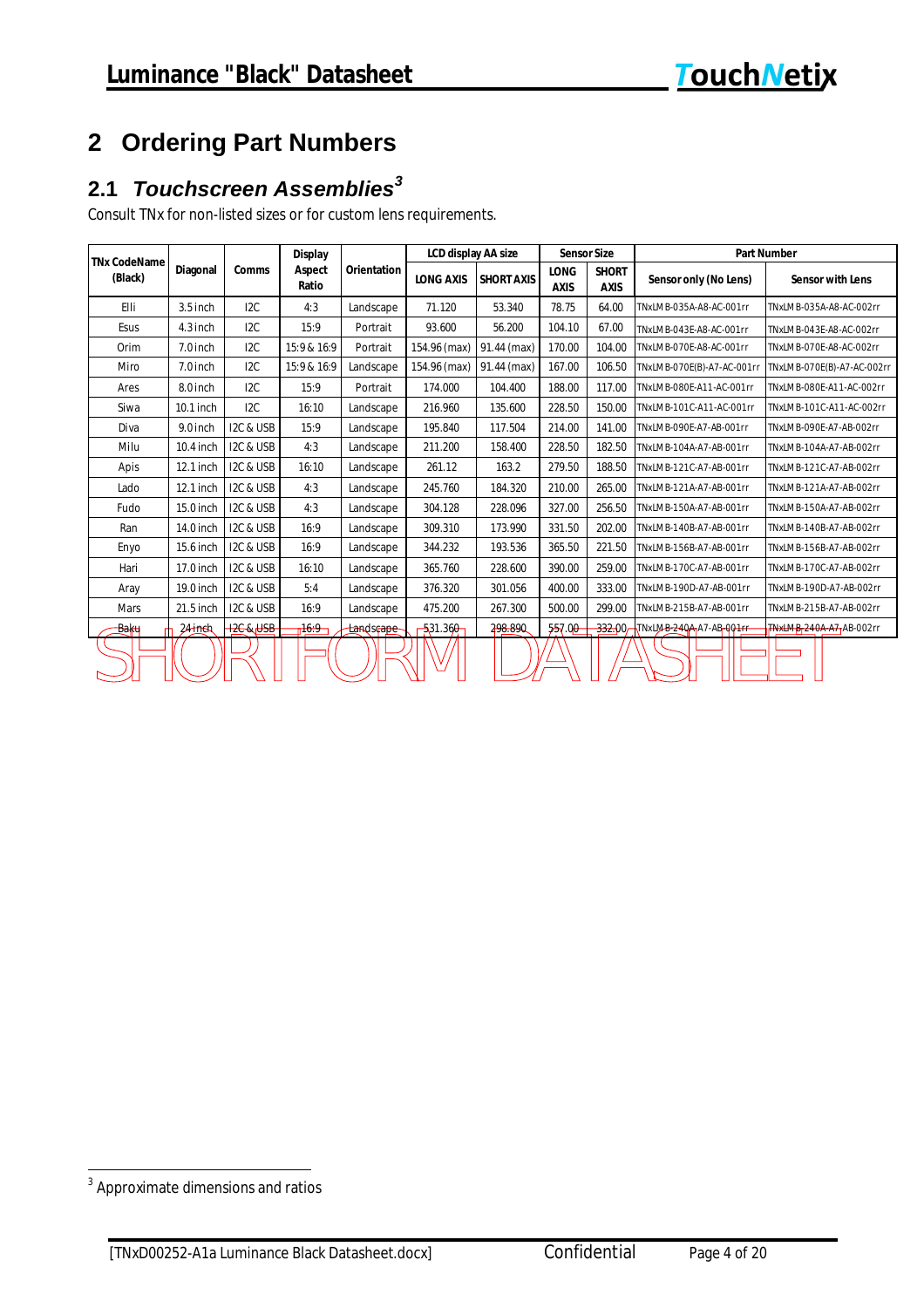#### **2.2** *Optional Accessories*

#### **2.2.1 TNxAC-003 I2C to USB Mouse Mode Adapter**

Connects to the 10-way FFC connector on the sensor control PCB and outputs to a USB Mini-B receptacle. This allows the host to treat the touch panel as a Mouse HID device in either relative (touchpad) mode or absolute (digitizer style) mode. The board measures  $32x30$ mm $^4$ .



#### **2.2.2 EVK**

An evaluation kit is available. See 2.1 for details of part numbers. Each kit contains the following items:

- 1x Sensor with lens as listed above
- 1x TNxAC-003
- 1x USB cable assembly
- 1x USB stick containing TNxTouchHub evaluation and tuning software for XP/Win7/8



 $\overline{a}$  $^4$  Note that J1 (rectangular 5-way B2W connector) in the picture is an optional fit and is \*not\* populated by default.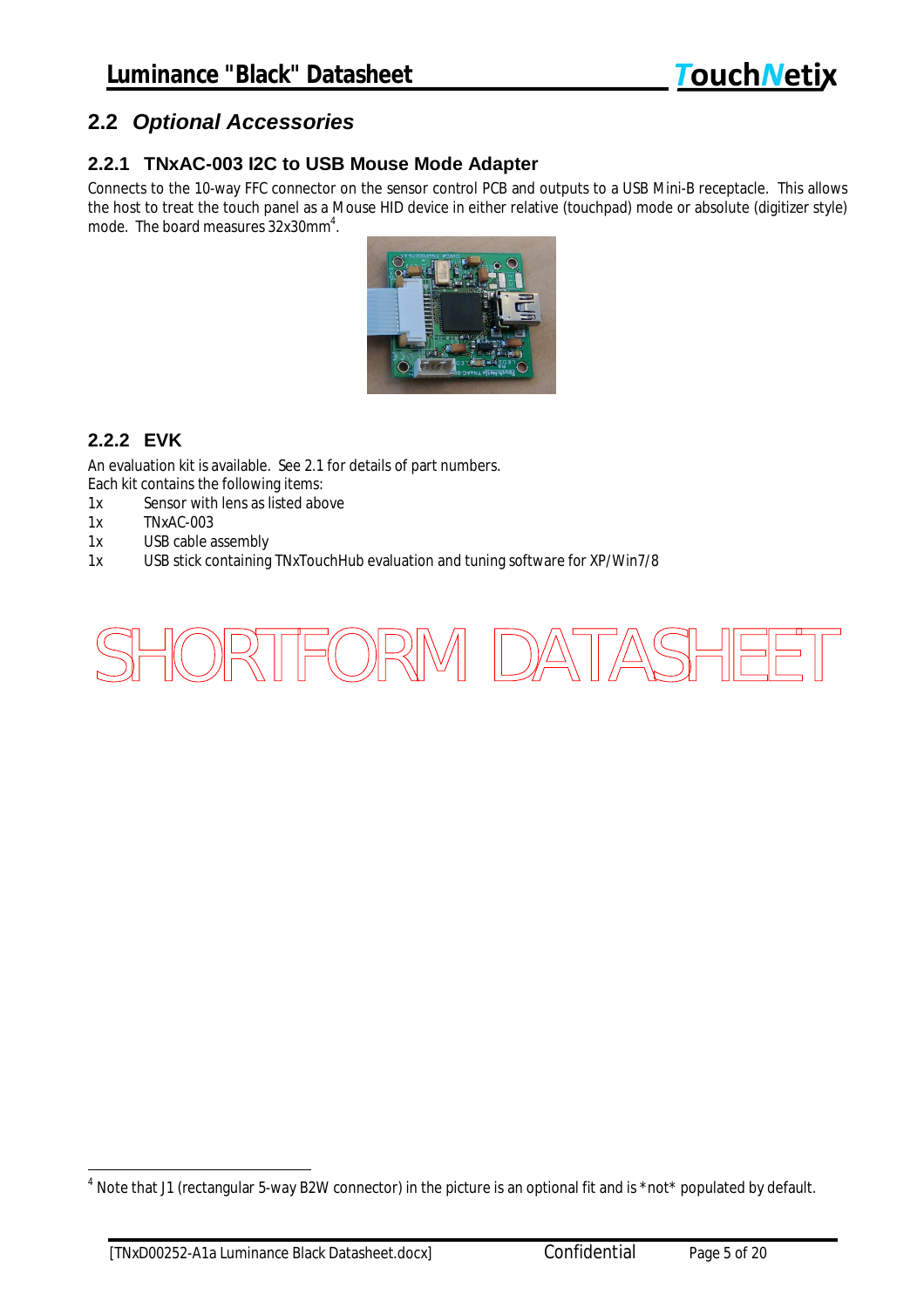# **3 Mechanical Specifications**

#### **3.1** *Sensor / FPC Assembly*

| Base material:         | Glass ITO.                                                                         |  |  |  |  |  |  |  |
|------------------------|------------------------------------------------------------------------------------|--|--|--|--|--|--|--|
|                        | Interconnects in metal                                                             |  |  |  |  |  |  |  |
| Thickness:             | $0.7$ mm typ.                                                                      |  |  |  |  |  |  |  |
| Dimensions:            | See Section 7 – [Mechanical Drawings]                                              |  |  |  |  |  |  |  |
| Transmissivity:        | 88% typ. non bonded sensor only                                                    |  |  |  |  |  |  |  |
| Orientation:           | Suitable for portrait or landscape use                                             |  |  |  |  |  |  |  |
| Outline drawings:      | See Section 7 - [Mechanical Drawings]                                              |  |  |  |  |  |  |  |
| LCD attachment:        | Refer to $[3.4]$                                                                   |  |  |  |  |  |  |  |
| Attachment to housing: | "TNxAN00010<br>Attachment<br>Touchscreen<br>Recommended<br>Methods<br>for<br>See - |  |  |  |  |  |  |  |
|                        | Assemblies"                                                                        |  |  |  |  |  |  |  |
| Max lens thickness:    | 4mm glass, 2.5mm polycarbonate, 2mm acrylic                                        |  |  |  |  |  |  |  |
| Mass:                  | Consult TN <sub>x</sub>                                                            |  |  |  |  |  |  |  |
| Handling:              | Refer to "TNxAN00019 Glass Sensors"                                                |  |  |  |  |  |  |  |

## **3.2** *Optional Standard Lens for 002 Variants*

Decoration:

Dimensions: See [6 Mechanical Drawings] Base material: Soda-lime glass Thickness: 3.0mm +/-0.2mm.<br>Treatment: Chemically strengt Chemically strengthened Black<sup>5</sup> border rear printed

'FORM DATASHEET

<sup>&</sup>lt;sup>5</sup> "Process black"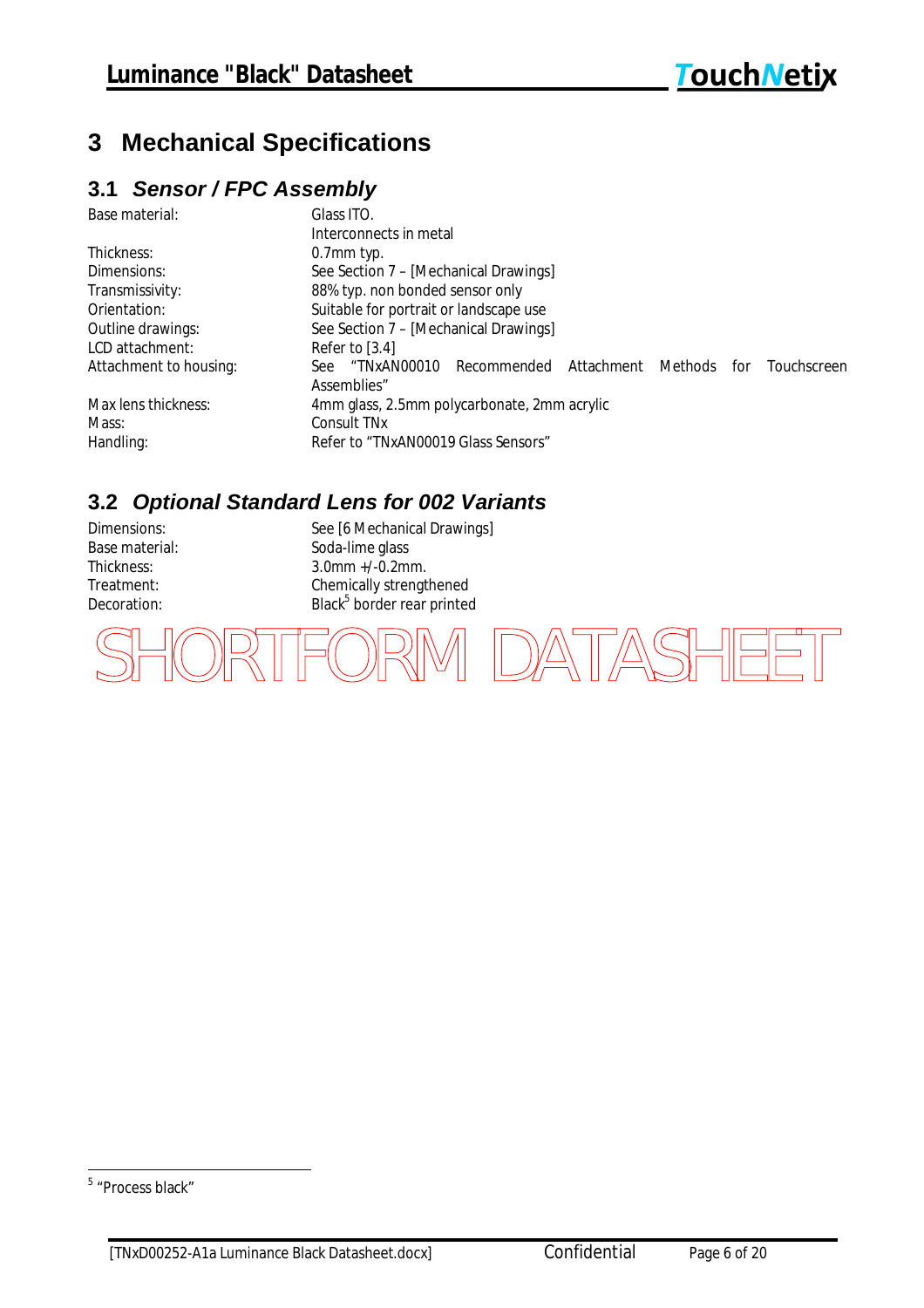## **6 Mechanical Drawings**

## **6.1** *Without Lens*

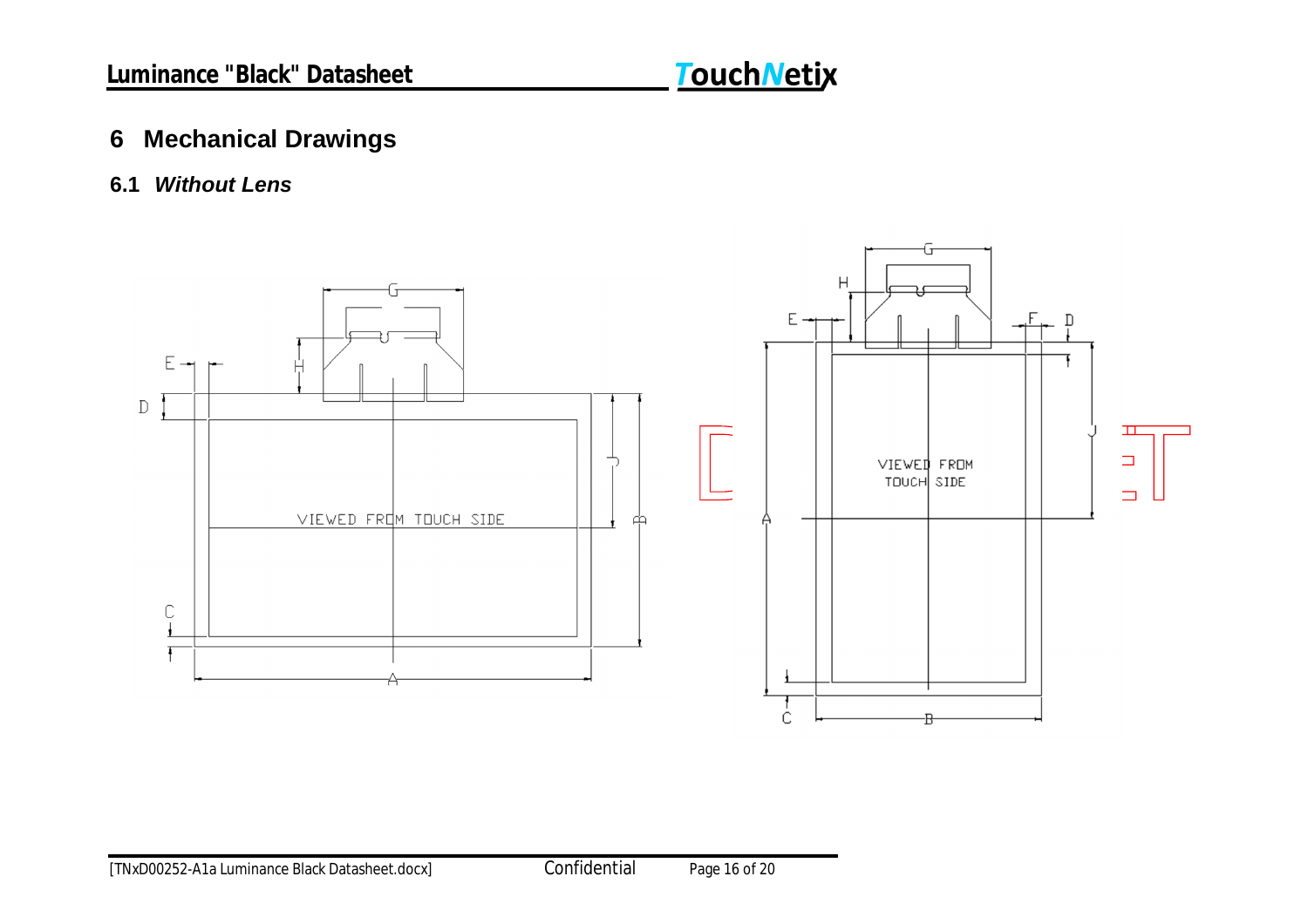## **Luminance "Black" Datasheet**



Specific dimensions in mm (all +/-0.5mm unless noted):

| <b>TNx CodeName (Black)</b> | Diagonal    | <b>Comms</b>                   | <b>Display</b><br><b>Orientation</b><br><b>Aspect Ratio</b> |                        | <b>Sensor Size</b> |        | <b>Edges to LCD AA</b> |       |          |             | Bond<br>width    | Sensor edge to<br>control PCB | LCD AA to<br>sensor edge |
|-----------------------------|-------------|--------------------------------|-------------------------------------------------------------|------------------------|--------------------|--------|------------------------|-------|----------|-------------|------------------|-------------------------------|--------------------------|
|                             |             |                                |                                                             |                        | A                  | B      | C                      | D     | E        | F           | G                | H                             |                          |
| Elli                        | $3.5$ inch  | 12C                            | 4:3                                                         | Landscape              | 78.75              | 64.00  | 2.28                   | 8.38  | 3.815    | 3.815       | 39.8             | 20                            | 35.05                    |
| Esus                        | 4.3 inch    | 12C                            | 15:9                                                        | Portrait               | 104.10             | 67.00  | 2.55                   | 7.95  | 5.42     | 5.42        | 39.8             | $20\,$                        | 54.8                     |
| Orim                        | 7.0 inch    | 12C                            | 15:9 & 16:9                                                 | Portrait               | 170.00             | 104.00 | 4.47                   | 10.57 | 6.28     | 6.28        | 39.8             | 20                            | 88.05                    |
| Miro                        | $7.0$ inch  | 12C                            | 15:9 & 16:9                                                 | Landscape              | 167.00             | 106.50 | 4.23                   | 10.83 | 6.02     | 6.02        | 39.8             | 20                            | 56.6                     |
| Ares                        | 8.0 inch    | 12C                            | 15:9                                                        | Portrait               | 188.00             | 117.00 | 3.70                   | 10.30 | 6.30     | 6.30        | 56.6             | 35                            | 97.3                     |
| Siwa                        | $10.1$ inch | 12C                            | 16:10                                                       | Landscape              | 228.50             | 150.00 | 3.30                   | 11.10 | 5.77     | 5.77        | 56.6             | 35                            | 78.9                     |
| Diva                        | 9.0 inch    | I2C & USB                      | 15:9                                                        | Landscape              | 214.00             | 141.00 | 6.55                   | 16.95 | 9.08     | 9.08        | 118              | 51.45                         | 75.7                     |
| М <u>і</u> Іи               |             | 10.4 inch 12C & USB            | 4:3                                                         | Landscape              | 228.50             | 182.50 | 6.55                   | 17,55 | $8.65 -$ | 8.65        | 118              | 51.45                         | 96.75                    |
| Apis                        |             | 12.1 inch   120 & USB          | 16:1 $\phi$                                                 | Landscape              | $\sqrt{2Q}$ .50    | 188.50 | d.85                   | 18.43 | 9/19     | $\chi_{19}$ | 118              | 51.45                         | 100.05                   |
| lado ∣                      |             | 12. <i>h</i> /inch \\\xc & USB | 4:3                                                         | Landscape              | 210.00/            | 265.00 | 4.15/                  | 18.75 | 9/50     | 9.50        | 118              | 51.45                         | 111                      |
| Fudo                        | $15.0$ inch | $12c$ & USB                    | 4:3                                                         | Landscape <sup>-</sup> | 327.00             | 256.50 | 7.65                   | 20.30 | 11.44    | 11.44       | $11\overline{8}$ | 51.45                         | 134.8                    |
| Ran                         | 14.0 inch   | I2C & USB                      | 16:9                                                        | Landscape              | 331.50             | 202.00 | 7.70                   | 20.30 | 11.09    | 11.09       | 118              | 51.45                         | 107.3                    |
| Enyo                        | 15.6 inch   | I2C & USB                      | 16:9                                                        | Landscape              | 365.50             | 221.50 | 7.43                   | 20.53 | 10.63    | 10.63       | 118              | 51.45                         | 117.3                    |
| Hari                        |             | 17.0 inch   I2C & USB          | 16:10                                                       | Landscape              | 390.00             | 259.00 | 8.35                   | 22.05 | 12.12    | 12.12       | 118              | 51.45                         | 136.4                    |
| Aray                        | 19.0 inch   | I2C & USB                      | 5:4                                                         | Landscape              | 400.00             | 333.00 | 9.12                   | 22.82 | 11.84    | 11.84       | 118              | 51.45                         | 173.4                    |
| <b>Mars</b>                 | 21.5 inch   | I2C & USB                      | 16:9                                                        | Landscape              | 500.00             | 299.00 | 8.85                   | 22.85 | 12.40    | 12.40       | 118              | 51.45                         | 156.5                    |
| Baku                        | 24 inch     | I2C & USB                      | 16:9                                                        | Landscape              | 557.00             | 332.00 | 9.55                   | 23.55 | 12.82    | 12.82       | 118              | 51.45                         | 173                      |

<u>Table 6.1-1</u>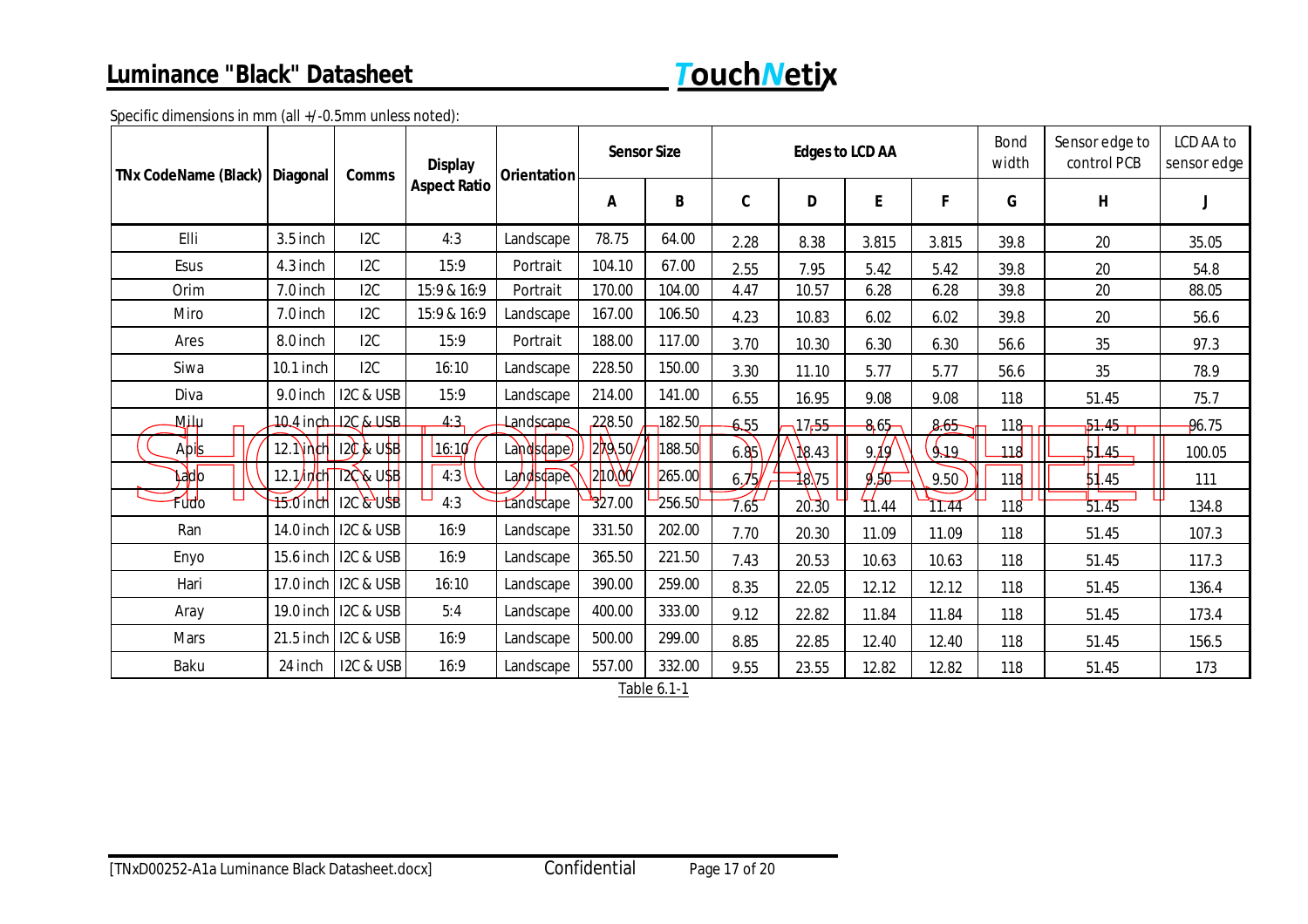#### *Notes*

- *1. The "Sensor size" defines the overall outside dimensions of the sensor glass.*
- *2. Note that the FPC and Control Board lie centrally to the mid-line of the sensor*
- *3. The rectangle shown on the drawing above representing the LCD\_AA is a construction line for reference only. The transparent area of the sensor is large enough to operate with a range of vendors' LCDs for a given size (noting that there are sometimes subtle variations in the active and bezel region sizes between manufacturers for the "same" sized LCD modules).*
- *Please consult TNx for compatibility checks.*
- *4. 3D Step data is available on request.*

# SHORTFORM DATASHEET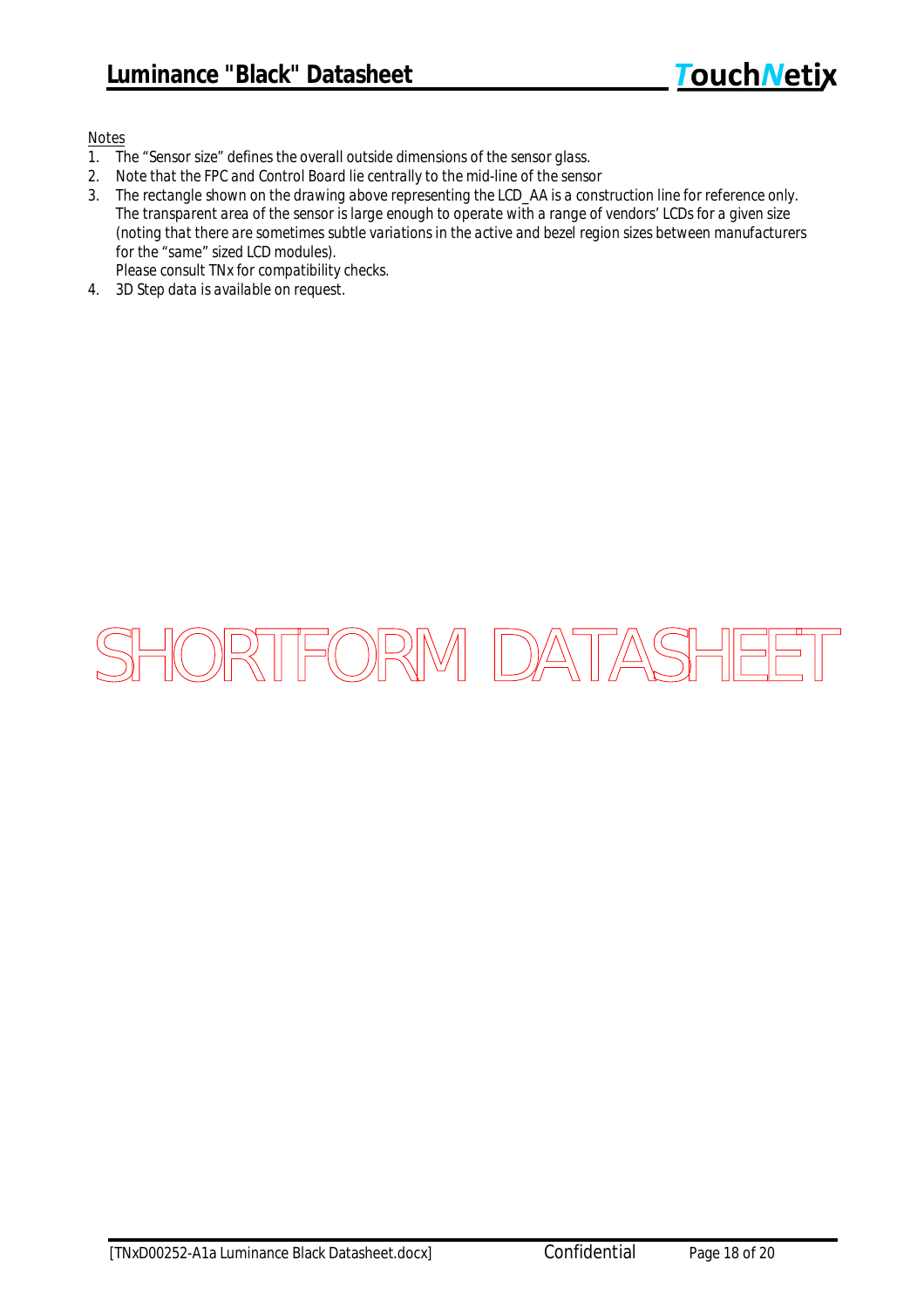## **Luminance "Black" Datasheet**

# **TouchNetix**

#### **6.2** *With Lens*